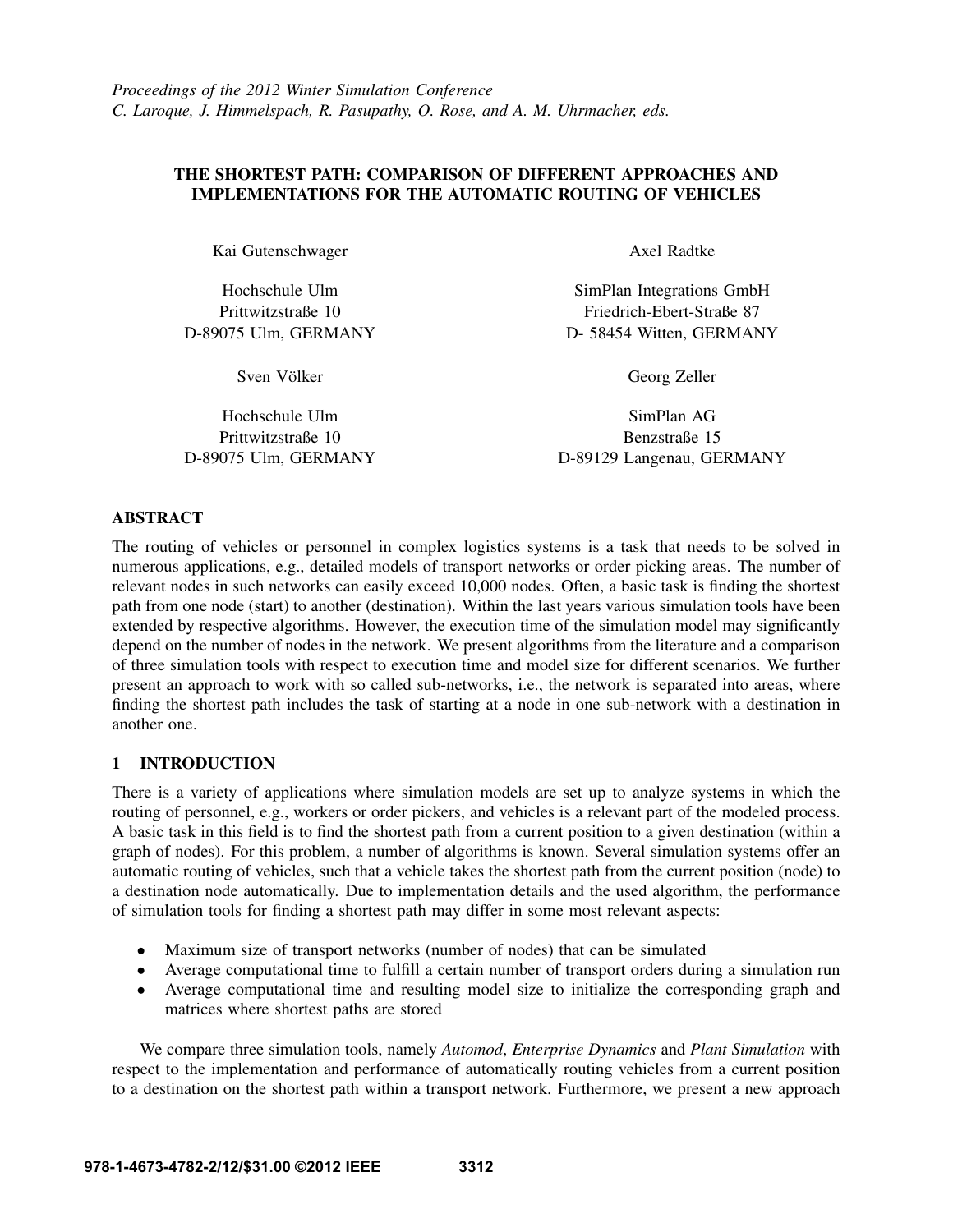for finding shortest paths which combines the advantages of short computational times and an acceptable model size.

## 2 SHORTEST PATH ALGORITHMS

Transport networks can be modeled as graphs consisting of nodes and edges connecting the nodes. Different algorithms have been proposed for finding the shortest path between the nodes in a graph. All algorithms presented here are based on weighted graphs, i.e., the network consists of a set *N* of *n* nodes and a set *E* of *m* edges (arcs), each connecting two nodes  $(i, j)$ . The weight of an edge is denoted as  $d(i, j)$  for given direct connections, for all other connections (via other nodes)  $d(i, j)$  denotes the shortest distance.

## 2.1 Basic Approaches from the Literature

Dijkstra's Algorithm This algorithm delivers the shortest path from a given node *i* to a single destination node or all other nodes within a graph with nonnegative edge path costs (Dijkstra 1959). The idea is to set up a set of unvisited nodes and the tentative distance from node *i* to all other nodes *j*, denoted as *Dist*[ *j*]. Furthermore, a list *Prev*[*j*] stores the previous node on the path from node *i* to node *j*. All distances are initially set to infinity. The start node *i* is the initial current node. For the current node all of its unvisited neighbors (connected by an edge) are considered next and the tentative distances to these neighbors are calculated. After all neighbor nodes of the current node have been considered, the current node is deleted from the set of unvisited nodes. The next node selected as the current node is the one with the shortest distance to node *i* (i.e., the node which has the minimum value in  $Dist[j]$ ). The algorithm terminates once the destination node has been deleted from the set of unvisited nodes, or once all nodes have been considered and the set of unvisited nodes is empty. The calculation of the tentative distances is done by checking if the currently stored distance from node *i* to node *j* (given by *Dist*[*j*]) is greater than *Dist*[*k*] +  $d(k, j)$ . In this case, *Dist*[*i*] is overwritten with *Dist*[ $k$ ] +  $d(k, j)$  and *Prev*[*j*] is set to node *k*.

The simplest implementation of Dijkstra's algorithm stores nodes in a linked list or an array, and the operation to find the minimum value in list *Dist* is a linear search through all nodes in *Dist*. In this case, the time complexity is  $O(n^2)$ . However, the complexity can be reduced for sparse graphs, i.e., for graphs with far fewer than  $n^2$  edges, with a more intelligent strategy to store the graph in form of adjacency lists and using different types of heaps to implement the operation to find the minimum value in *Dist* efficiently. With a strategy of using the Fibonacci heap the running time can be reduced to  $O(m+n \times log(n))$  (Cormen et al. 2001; Fredman and Tarjan 1987).

The bi-directional approach of Diskstra's algorithm, also called *two-side Dijkstra* is based on the idea that finding the shortest path from start node *i* to destination node *j* might be carried out faster, if the search is started from both sides in parallel. As Dijkstra's algorithm can be interpretated as a breadth-first search, a lot of "unnecessary" steps might be carried out before reaching the destination node. Starting from both sides might reduce the computational effort significantly (Berge and Ghouila-Houri 1965). However, if the two-sided procedure is terminated as soon as a node has been processed from both directions, there is no guarantee that this node is actually on the shortest path from the start node *i* to destination node *j* (Vahrenkamp and Mattfeld 2007). Note, that the Bellmann-Ford algorithm also computes the shortest path to all nodes from a starting node in a weighted digraph. It is slower than Dijkstra's algorithm (Bellman 1958), but can be used for graphs with negative edge weights, which does not apply for the problems considered in this paper.

 $A^*$  Algorithm The  $A^*$  algorithm is a more general approach than Dijkstra's algorithm for finding the shortest path between two nodes in a graph, see (Hart et al. 1968) for a first approach with a correction in (Hart et al. 1972). As stated above, Dijkstra's algorithm performs as a breadth-first search where the next node to be looked at is the one with minimum distance to the starting node (given in *Dist*). The A\* algorithm introduces a heuristic to determine the order in which nodes are selected in the search process. This heuristic is a sum of two terms. The first term is the distance to the current node  $k$  (given as  $Dist[k]$ ),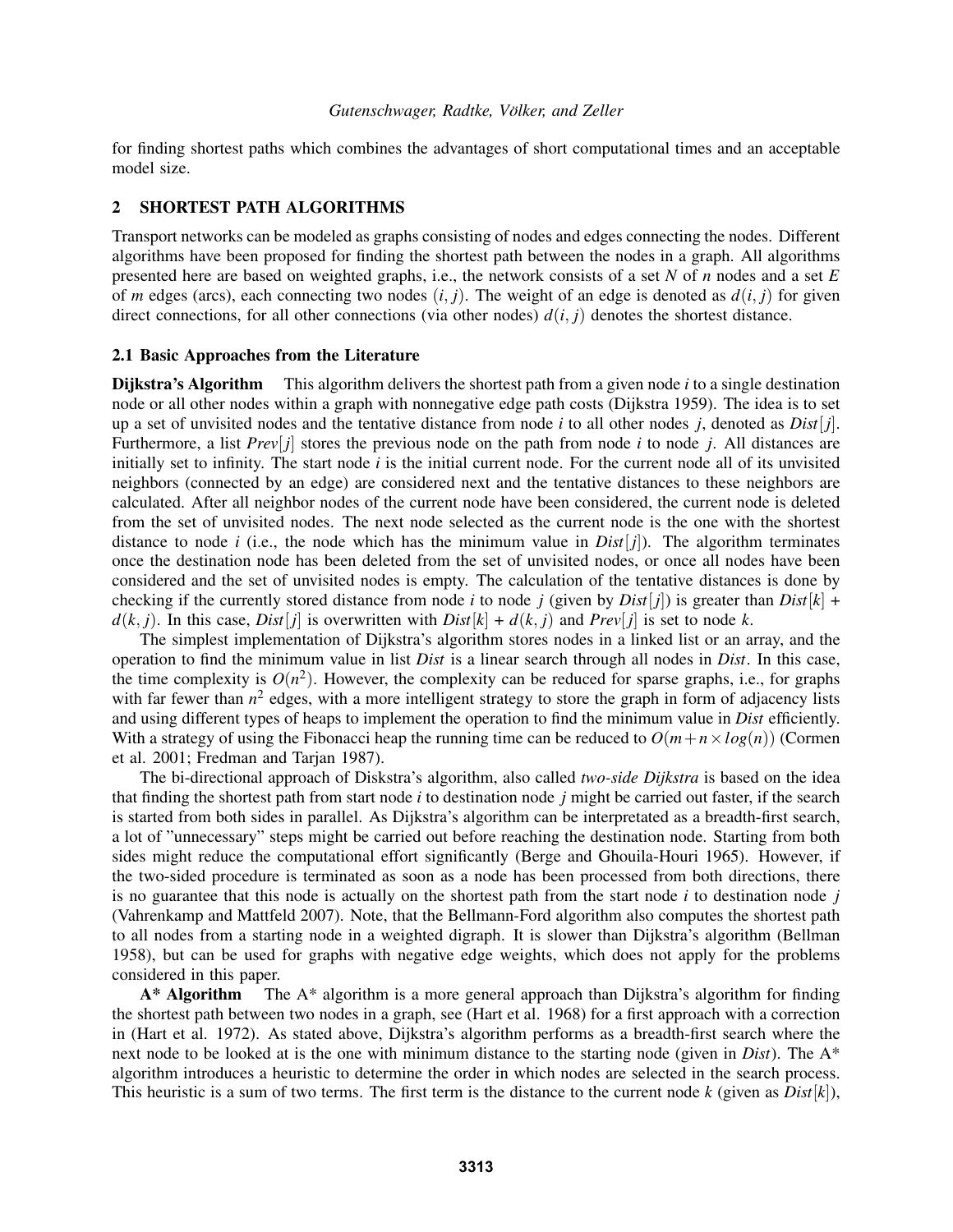the second one is an estimation of the distance to the destination node *j*, usually denoted as  $h(k)$ . In most implementations  $h(k)$  is computed as the Euclidean distance from the considered node to the destination node. If coordinates of all nodes are available, the distance can, e.g., be calculated by Pythagoras' theorem. Dijkstra's algorithm can be viewed as a special case of the  $A^*$  algorithm where  $h(k) = 0$  for all nodes  $k$ (Nilsson 1980).

Floyd-Warshall's Algorithm This algorithm was developed independently from each other by Floyd (1962) and Warshall (1962). Instead of computing a path from a given start node to all other nodes (or a single destination node), all shortest paths, i.e., from each node to all others, are computed within a single loop. As a result we obtain a matrix *Dist*, where  $Dist[i, j]$  denotes the distance from node *i* to node *j*. Furthermore a matrix *Next* can be computed where *Next*[*i*, *j*] represents the successor of node *i* on the shortest path from node *i* to node *j* (see Alg. 1).

| for all nodes $i$ of $N$ do                                                                                  |  |
|--------------------------------------------------------------------------------------------------------------|--|
| for all nodes $j$ of $N$ do                                                                                  |  |
| if there is an edge from i to j then $Dist[i, j] := d(i, j)$ else $Dist[i, j] := \infty$                     |  |
| <b>for all</b> nodes i of N do                                                                               |  |
| for all nodes $j$ of $N$ do                                                                                  |  |
| for all nodes $k$ of $N$ do                                                                                  |  |
| if $Dist[j, i] + Dist[i, k] < Dist[j, k]$ then $Dist[j, k] := Dist[j, i] + Dist[i, k]$ ; $Next[j, k] := i$ ; |  |

Algorithm 1: Floyd-Warshall's algorithm

Floyd-Warshall's algorithm has a time complexity of  $O(n^3)$ , which is equivalent to performing Dijkstra's algorithm *n* times. However, Floyd is usually faster than executing Dijkstra's algorithm for each node. In analogy to techniques to improve the time complexity of Dijkstra's algorithm, *Johnson's algorithm* (Johnson 1977) can be regarded as a superior approach to find the shortest paths between all pairs of nodes in sparse directed graph. It allows some of the edge weights to be negative, but no negative-weight cycles must exist. It works by using the Bellmann-Ford algorithm to compute a transformation of the input graph that removes all negative weights, allowing Dijkstra's algorithm to be used on the transformed graph.

Highway Hierarchies Several speed-up techniques for shortest-path algorithms have been proposed (e.g., Willhalm 2005 and Sturtevant and Geisberger 2010). The approach of highway hierarchies is of special importance for path-finding in road networks. It bases on the fact, that logistic systems often contain clusters of densely connected stations while the clusters are interrelated by only a few main edges—i.e., there are cities and highways between the cities. A similar structure can be found in plant logistics systems where manufacturing lines and warehouses resemble cities and in-plant roads correlate with highways. Highway hierarchies exploit this characteristic. The original graph is extended by adding a coarsened graph. An edge in the coarsened graph represents a shortest path in the original graph. The original graph and the coarsened graph are linked by additional edges. Several levels of reduced graphs may be introduced. Traditional algorithms like Dijkstra's algorithm can be applied on highway hierarchies. Details on this approach can be found in Knopp et al. (2007) and Schultes (2008).

#### 2.2 Comparison of the Algorithms for the Usage in Simulation Models

A comparison of different approaches for finding shortest paths in road networks can be found in (Zhan and Noon 1998). As we focus on the implementation of shortest path algorithms in simulation models, we can distinguish two cases:

Shortest paths are calculated during the simulation run (e.g., Dijkstra's algorithm or  $A^*$ ).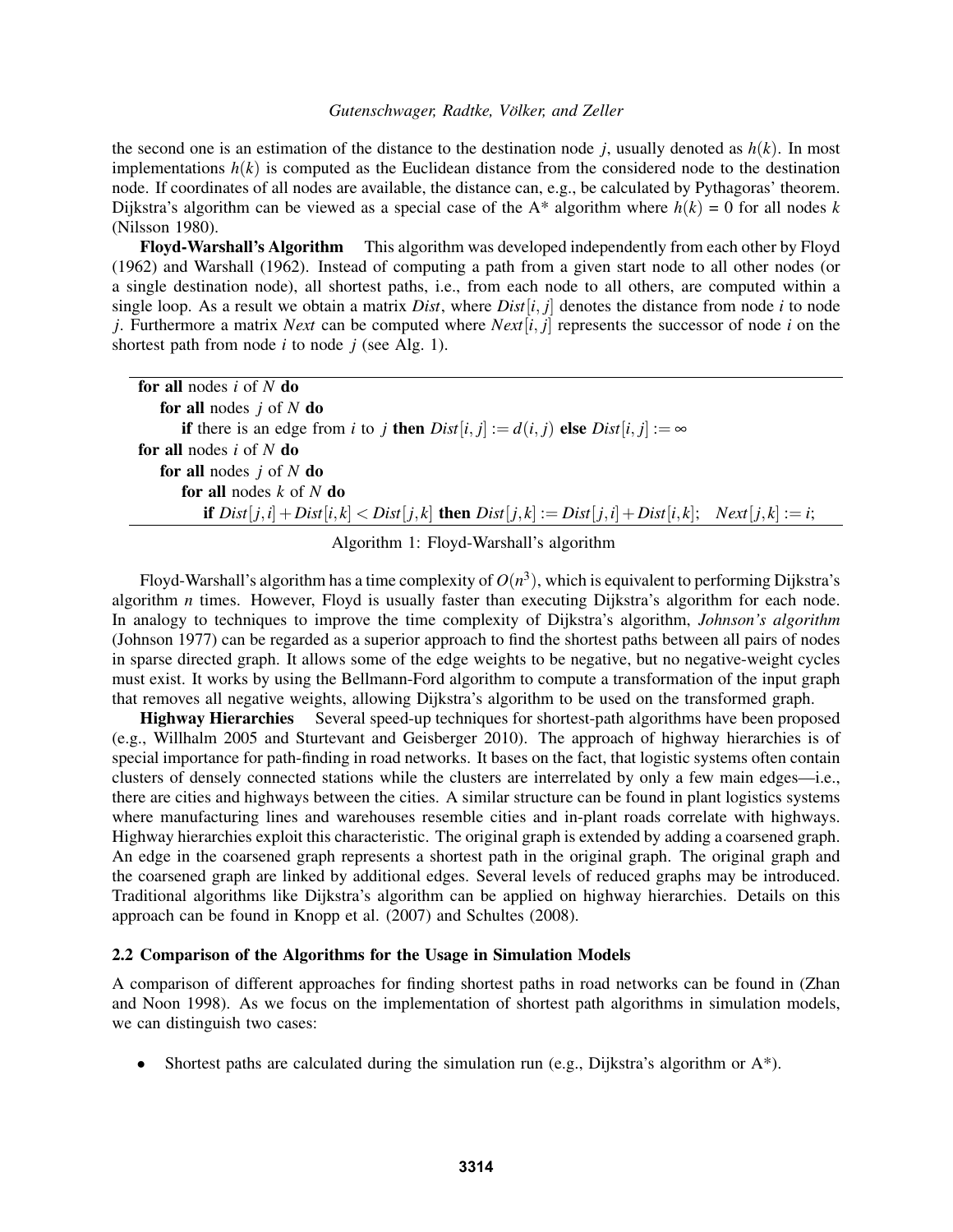• All shortest paths are computed beforehand and are stored in respective matrices (e.g., Floyd-Warshall's algorithm). Once computed, finding the shortest path—or finding the next node to be visited on the path to the destination node, respectively—is done by looking it up in matrix *Next*.

If each shortest path is needed once for any simulation run with the respective model, both strategies should require similar computational times. However, the same shortest paths are often needed multiple times in simulation models of order picking or transportation systems. This may be due to several vehicles within the system taking the same paths. Furthermore, one has to consider the number of replications of simulation runs within an experiment. More important, however, is the fact that paths may only differ in a few nodes at the start or the end of the complete path. Using a pre-calculation of all shortest paths will also prevent from the re-calculation of paths. In this case, the pre-calculation of all shortest paths should lead to a much better computational time in total (cf. Sec. 5 for respective findings).

In case of using Floyd-Warshall's algorithm, the short computational times in model execution have to be paid for with additional storage space consumption. The required space for storing matrix *Next* depends on the squared number of nodes. This may become a restrictive factor even for moderately large graphs (or respective road networks). As can be seen from the results in Sec. 5, common simulation tools whose shortest path algorithms include the generation of adjacency matrices, can only handle problem sizes of up to 6,500 nodes for a regular PC with 6 GB RAM. On the other hand, approaches which are based on Floyd-Warshall's algorithm are much faster in model execution than approaches that compute shortest paths during model execution.

The next section presents a combined approach, where most of the computation is done before model execution and only a rather small ratio of computation has to be done during the simulation run. This approach results in small model sizes and is especially designed for large graphs.

## 3 A HIERARCHICAL APPROACH USING FLOYD-WARSHALL'S ALGORITHM

In this section we present an approach to combine the advantage of Floyd-Warshall's algorithm with a reasonable model size and RAM requirement for the corresponding matrices. Unlike the more general approach of highway hierarchies (see Sec. 2.1) we add just one hierarchy level. The main idea is, that the overall graph is split into several sub-graphs of reasonable size. If we consider a graph with  $150 \times 150$ nodes (22,500 nodes) and split it up into 36 sub-graphs of  $25 \times 25$  nodes (each 650 nodes), we reduce the space requirement for disk space and RAM significantly to about only  $4.4\%$  —from  $150^4 = 506,250,000$  to  $36 \times 25^4 = 14,062,500$  data fields of the needed matrices of the sub-graphs and  $2900 \times 2900 = 8,410,000$ data fields of the additional matrix *Main* which stores the connections between the sub-graphs.

Floyd-Warshall's algorithm is performed for each sub-graph. Shortest paths with start node and destination node belonging to the same sub-graph can be handled as described in Sec. 2.1. Paths which start in one sub-graph and have their destination node in another sub-graph need to be calculated during the simulation run. With the definition of sub-graphs, we also can define two sub-sets of the node set of each sub-graph, referred to as exit and entry nodes of a sub-graph: An exit node is defined as a starting node of an edge with the partner node belonging to another sub-graph, which is called an entry node, respectively.

Consider the example given in Fig. 1. The shortest path from a node in sub-graph *A* to a node in sub-graph *F* might lead through sub-graphs *B, C* or *B, E* or *D, E*. In order to find the shortest path, we need to check the distance from the start node to each exit node of the sub-graph and correspondingly the distance from each entry node of the destination sub-graph to the final destination node. We further need to know the shortest distance between all entry and exit nodes of the sub-graphs. Here, an additional graph on a higher hierarchy level is used: We define a graph called *Main*, which consists of all nodes that are either an entry or an exit node (or both) of any of the given sub-graphs. Some of these nodes are connected directly by an edge. For each sub-graph we also know the shortest distances between all entry and all exit nodes (as a result from the application of Floyd-Warshall's algorithm to the respective sub-graph). These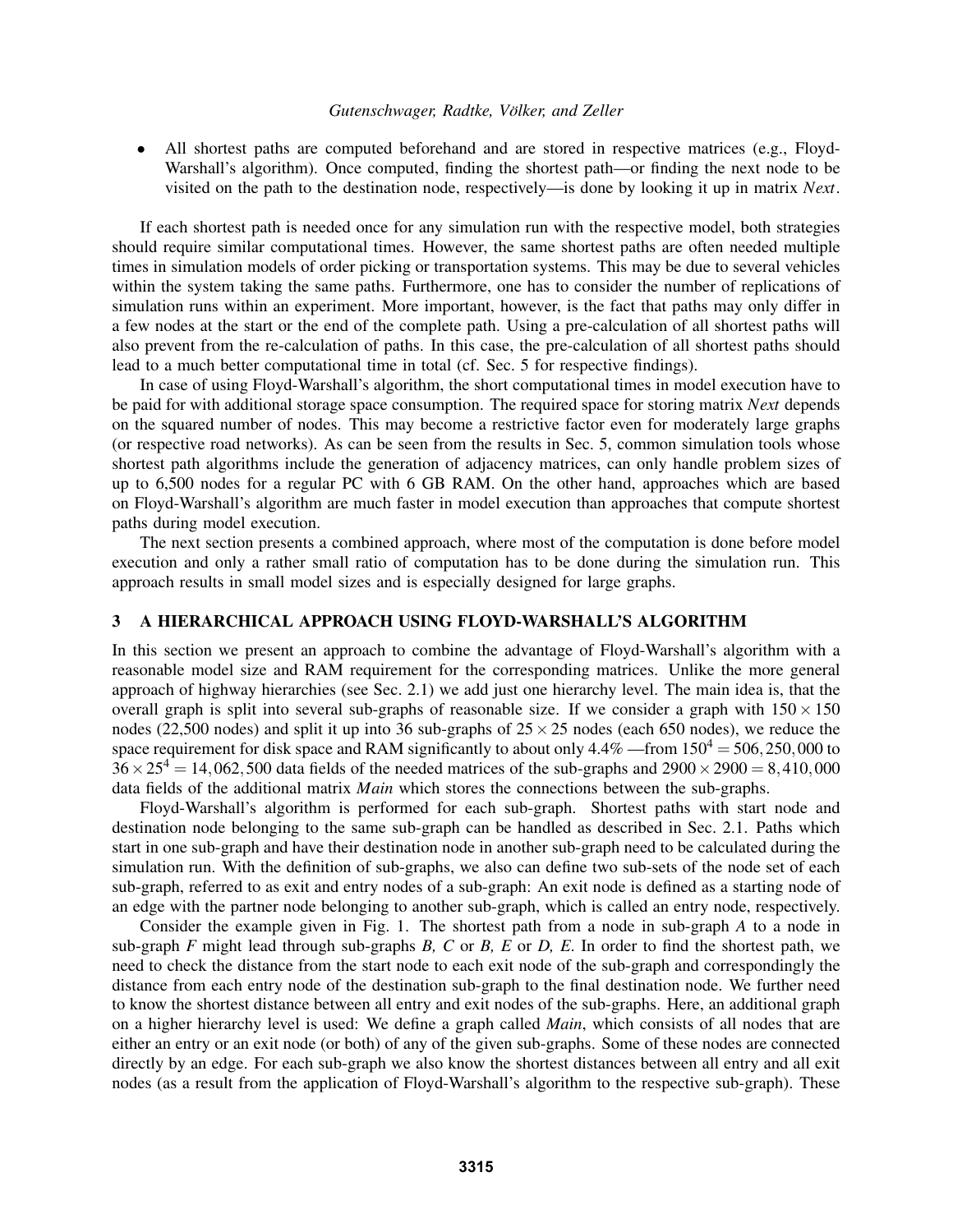*Gutenschwager, Radtke, Volker, and Zeller ¨*



Figure 1: Hierarchy of graphs with six sub-graphs.

shortest distances now constitute further edges within graph *Main* (cf. Fig. 1). For the resulting graph all shortest distances are calculated according to Floyd-Warshall's algorithm again.

In order to obtain the shortest path from node *i* in sub-graph *SGstart* to a destination node *k* in sub-graph  $SG_{dest}$  we apply Alg. 2. The function  $dist(A, i, j)$  returns the shortest distance from node *i* to node *j* of graph *A*. Note, that a simple improvement is to enter the inner loop only if  $d_{exit}$  is smaller than  $d_{min}$ . As can be seen, the computational time depends on the number of entry and exit nodes of the two respective sub-graphs with a complexity of  $O(n \times m)$  with *n* being the number of exit nodes of  $SG_{start}$  and *m* being the number of entry nodes of *SGdest*.

 $\overline{d_{min}} := \infty$ for all exit nodes *j* of *SGstart* do  $d_{exit} = dist(SG_{start}, i, j)$ for all entry nodes *l* of *SGdest* do  $d_{main} := dist(Main, j, l);$   $d_{entry} := dist(SG_{dest}, l, k);$   $d_{total} := d_{exit} + d_{main} + d_{entry}$ if  $d_{total} < d_{min}$  then  $d_{min} := d_{total}$ ;  $j_{best} := j$ ;  $l_{best} := l$ 

Algorithm 2: Obtaining the shortest path for nodes within different sub-graphs.

With *j<sub>best</sub>* and *l<sub>best</sub>* we can obtain the sequence of all other entry and exit nodes on the shortest path directly from the successor matrix *Main*. We set up a list of these nodes from *Main*. This way, the given algorithm has to be performed only once for each transport order. The vehicle asks at each node for the next node to visit. If the next node on the list is a direct neighbor of the current node, we can delete the node from the list. Otherwise, the next node is retrieved from the corresponding successor matrix of the current sub-graph; with the next node on the list as the destination node. Once the vehicle has reached the destination sub-graph the original destination node is used to find the next node to be visited from the successor matrix of the destination sub-graph.

## 4 IMPLEMENTATION OF AUTOMATIC ROUTING IN SIMULATION TOOLS

There are various software tools available in the field of discrete event simulation (see Lindemann and Schmid (2007) for a market survey). We have inspected three simulation systems widely used in the domain of production and logistics: *Tecnomatix Plant Simulation* from Siemens, *AutoMod* from Applied Materials, and *Enterprise Dynamics* from INCONTROL Simulation Solutions. Although the algorithms implemented in these tools are not published by the software vendors, some conclusions can be drawn from the modeling requirements. In this section we discuss how to model a transport network and a vehicle that has to fulfill a sequence of transport orders defined by their respective destination nodes.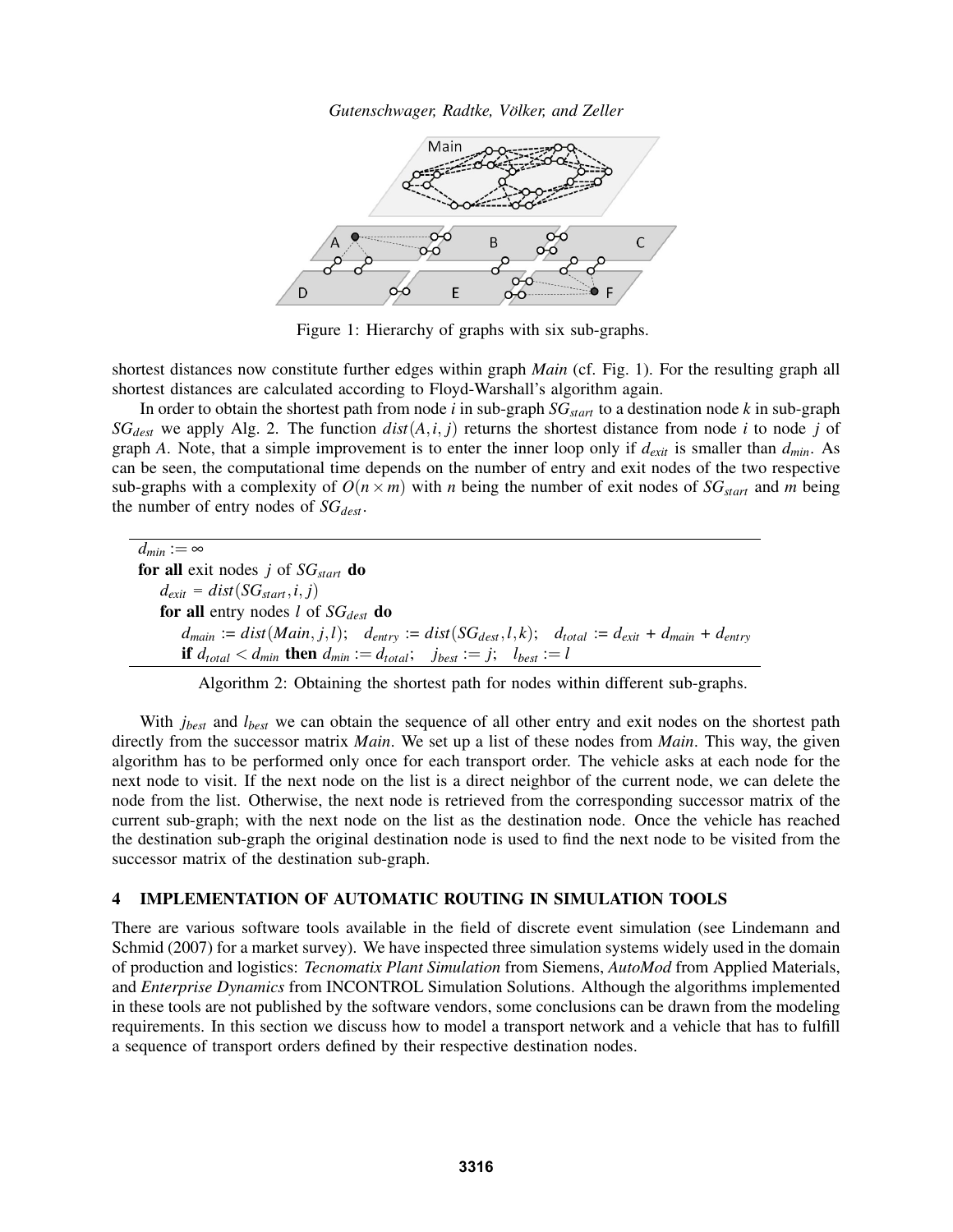## 4.1 Plant Simulation

Plant Simulation provides uni- and bidirectional tracks to model road networks (Bangsow 2010). Each track has a starting point and an endpoint, which might be connected with starting points or endpoints of other track objects. An event handler may be called whenever a vehicle reaches the starting point or endpoint of a track. Using this modeling concept, arbitrary complex road junctions can be modeled.

Plant Simulation is obviously using Dijkstra's, A\* or a derivative of these algorithms for determining the path of a vehicle from its current location to a given destination: There is no preprocessing of the road network required before performing a simulation run. It is even possible to modify the network during a simulation run: Vehicles will always use the shortest path to reach their destination.

For modeling the different graphs we used bi-directional tracks. For modeling the nodes we created an object consisting of a short bi-directional track and a method to check whether the node is the current destination of the vehicle. If so, the current transport order is fulfilled and the destination node of the next transport order is taken from the order list, i.e., the respective attribute is overwritten. The entire layout including all connections of tracks and stations is generated by respective methods.

We also used Plant Simulation as a basis for implementing the strategy presented in Sec. 3. Note however, that this approach is independent from any of the simulation tools we consider in this paper.

#### 4.2 AutoMod

AutoMod is a compiler based 3D simulation tool, that provides a subsystem type called path mover for modeling vehicle systems. The path network distinguishes paths and control points. Paths have to be drawn using different primitives (straight sections, curves etc.) and control points for interaction have to be snapped on them. Each control point can only be assigned to one path. A network can also be imported from a text file with a little help of a spreadsheet. In this case, the uncompiled model's size exceeds the network's text file only by a few kilobyte.

In AutoMod, algorithms are used to calculate fastest routes between points, regarding user defined transfer-times and navigation-factors on specific paths. During the compiler run, AutoMod builds up a routing table with route information for every possible combination of control points. This leads to large compiled models. Building up this routing table cannot be disabled. Hence, the model size is limited.

The vehicle's behavior is simulated very accurately by regarding acceleration, curve speed, speed limits depending on load types and other physical details. Vehicle queuing, strategies for assigning jobs to vehicles and other features can be used, too. During a simulation run, vehicles can be rescheduled by user defined methods but the network itself cannot be modified.

In our simulation experiments, the vehicle reads the given list of transport orders (destination nodes) from an external text file and begins traveling on the bi-directional paths. AutoMod is able to perform simulation runs with 1,000 vehicles and more at one time in the  $41 \times 41$  network (see Sec. 5).

#### 4.3 Enterprise Dynamics

Enterprise Dynamics offers the creation of node networks, to which vehicles can be linked. Each node has a position given by its coordinates. All bi-directional edges can be created using an adjacency matrix of all nodes, where a value of one denotes a direct connection between the respective nodes. The length of the edges are computed by Enterprise Dynamics.

After generating the network, an optimization routine needs to be carried out before the first run. The shortest distances between all nodes in a network are computed by Enterprise Dynamics in advance using an optimized version of Dijkstra's algorithm.

For modeling the different graphs we used the node network. A source and a destination object for the vehicle (transporter) under consideration are used to communicate the next two destinations to visit. As vehicles need a transport order as a basis, we always create a new order with starting point being the next node on the list and the destination node being the one following that node on the list. Once the vehicle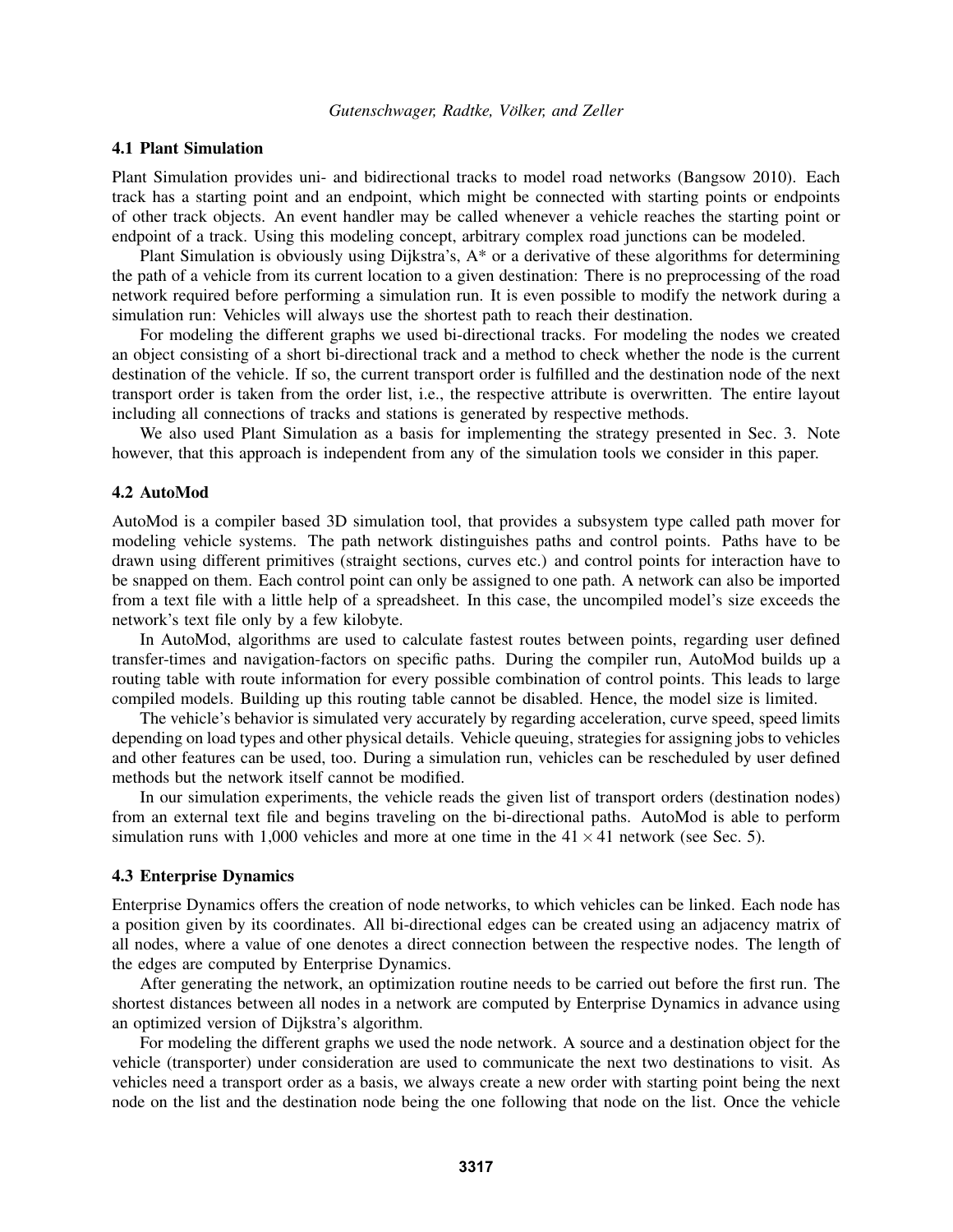reaches its destination, the source and destination objects are dynamically attached to the corresponding next nodes (according to the order list). The entire layout is generated by respective methods generically.

## 5 EMPIRICAL RESULTS

### 5.1 Considered Problem Instances

In order to analyze the performance of different algorithms or implementations, instances of road networks (graphs) of different size and complexity are needed. We have generated road networks (graphs) where each station (node)  $(u; v)$  with  $u, v = 1, \ldots, n$  is located at coordinates  $(x; y) = (u \cdot g + rnd(g); v \cdot d + rnd(g)).$ This basically describes a squared grid with grid size *g* where the stations are translated out of their regular position by a random distance *rnd*(*g*) between 0 and *g*. Each station that is not located on the boundary of the grid is connected by edges with its four direct neighbors  $(u-1; v)$ ,  $(u+1; v)$ ,  $(u, v-1)$ , and  $(u; v+1)$ (cf. Fig. 2). We further randomly generate a list of 10.000 stations as an order list. As a result, we obtain three tables which are used as input data for all simulation tools under consideration:

- Stations: List of all stations (nodes) in the graph with coordinates.
- Tracks: List of all tracks (edges) in the graph with the two connected stations and the length of the track.
- Transport orders: List of 10,000 stations to be visited subsequently by one single vehicle.

At first, we have defined a set of 13 different graphs ranging from 100 nodes to 22,500 nodes. The structure along with the number of edges and the average number of visited nodes per transport order are given in Tab. 1.

A second set of network instances is designed for analyzing transport networks containing sparsely connected clusters of densely connected stations. To obtain such instances we divided the original graphs into sub-graphs and eliminated connecting edges between adjacent sub-graphs. For graphs with more than 2,000 nodes, we defined sub-graphs with an average size of 610 nodes (cf. Tab. 1, where the number of sub-graphs and the average number of connecting edges between adjacent sub-graphs is given). Starting with these graph structures, we reduced the number of connecting edges between adjacent sub-graphs.

| number of                 | number of | avg. length of  | number of      | avg. number of      |  |
|---------------------------|-----------|-----------------|----------------|---------------------|--|
| nodes                     | edges     | shortest path   | sub-graphs     | edges between       |  |
|                           |           | (num. of nodes) |                | adjacent sub-graphs |  |
| $10 \times 10 = 100$      | 180       | 6.67            |                |                     |  |
| $25 \times 25 = 625$      | 1,200     | 16.67           | 1              |                     |  |
| $34 \times 34 = 1,156$    | 2,245     | 22.67           | $\overline{2}$ | 34                  |  |
| $41 \times 41 = 1,681$    | 3,282     | 27.33           | 4              | 20.5                |  |
| $47 \times 47 = 2,209$    | 4,327     | 31.33           | $\overline{4}$ | 23.5                |  |
| $52 \times 52 = 2,704$    | 5,308     | 34.67           | $\overline{4}$ | 26                  |  |
| $57 \times 57 = 3,249$    | 6,389     | 38              | 6              | 23.75               |  |
| $81 \times 81 = 6,561$    | 12,966    | 54              | 12             | 23.63               |  |
| $98 \times 98 = 9,604$    | 19,019    | 65.33           | 16             | 24.5                |  |
| $114 \times 114 = 12,996$ | 25,772    | 76              | 20             | 25.65               |  |
| $127 \times 127 = 16,129$ | 32,013    | 84.67           | 25             | 25.4                |  |
| $139 \times 139 = 19,321$ | 38,374    | 92.67           | 30             | 25.48               |  |
| $150 \times 150 = 22,500$ | 44,711    | 100             | 36             | 25                  |  |

Table 1: Problem instances for the empirical study.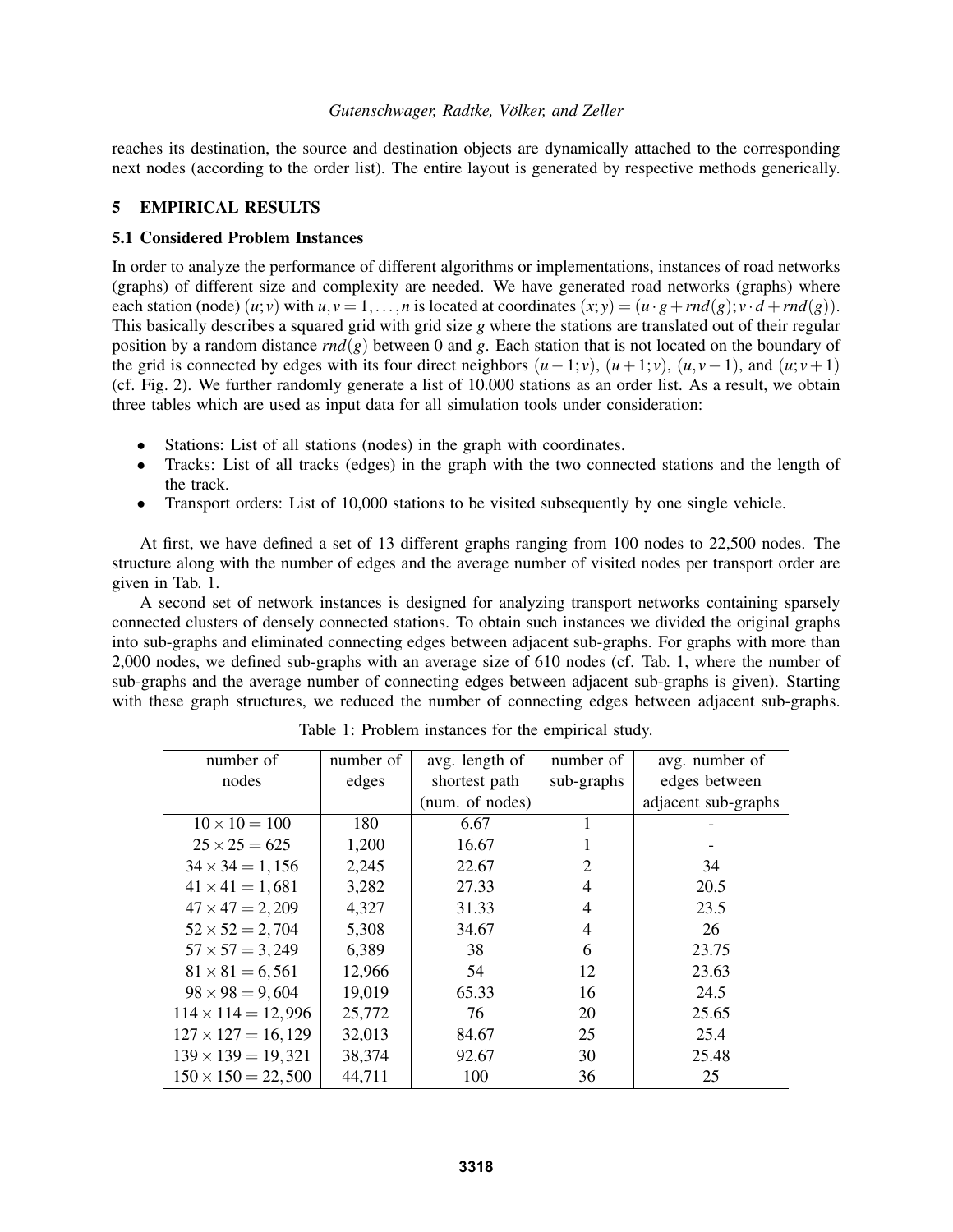

Figure 2: Left: Original graph with 625 nodes. Right: Graph with four sub-graphs and two remaining edges between adjacent sub-graphs.

For one set of problem instances we reduced the number of connecting edges to eight, for another set we reduced it to only two edges (see Fig. 2 for an example with two remaining edges).

## 5.2 Findings

Three different experiments were performed. All of them were executed on a workstation with a 3.07 GHz Intel Xeon CPU and 6 GB RAM operating on the 64-bit version of Windows 7.

**Experiment 1** At first, the performance of the three simulation tools mentioned above was compared. Only Plant Simulation was able to cope with all problem sizes. Both Enterprise Dynamics and AutoMod were not able to generate or run a model with more than  $52 \times 52$  (2,704) nodes on the hardware tested. AutoMod seems to have difficulties with fully utilizing the physical memory under the 64-bit version of Windows 7: The 'insufficient memory' message appeared when only 3 GB RAM were actually in use.

As stated above, both Enterprise Dynamics and AutoMod generate adjacency matrices for storing the shortest paths before model execution. These matrices get to big for the available RAM-size for large models. As can be seen in Tab. 2, the model size increases with the squared number of nodes. Because Plant Simulation does not perform any pre-calculation of shortest paths, the model size grows only linearly with the number of nodes and it can handle all problem sizes tested. As we have also implemented Floyd-Warshall's algorithm as an external program, but store the necessary matrices in a Plant Simulation model, we have a value for comparison of model size, when setting up only one sub-graph (see Tab. 2).

| number of              | AutoMod | Enterprise | Floyd-Warshall's algorithm |
|------------------------|---------|------------|----------------------------|
| nodes                  |         | Dynamics   | (Plant Simulation)         |
| $10 \times 10 = 100$   | 3.13    | 0.78       | 0.60                       |
| $25 \times 25 = 625$   | 91.60   | 10.61      | 2.74                       |
| $34 \times 34 = 1,156$ | 309     | 33.75      | 6.48                       |
| $41 \times 41 = 1,681$ | 652     | 70.34      | 13.38                      |
| $47 \times 47 = 2,209$ | 1,100   | 120.62     | 22.15                      |
| $52 \times 52 = 2,704$ | 1,650   | 124.95     | 32.44                      |
| $57 \times 57 = 3,249$ |         |            | 46.00                      |
| $81 \times 81 = 6,561$ |         |            | 178.45                     |

Table 2: File size of compiled simulation model [MB].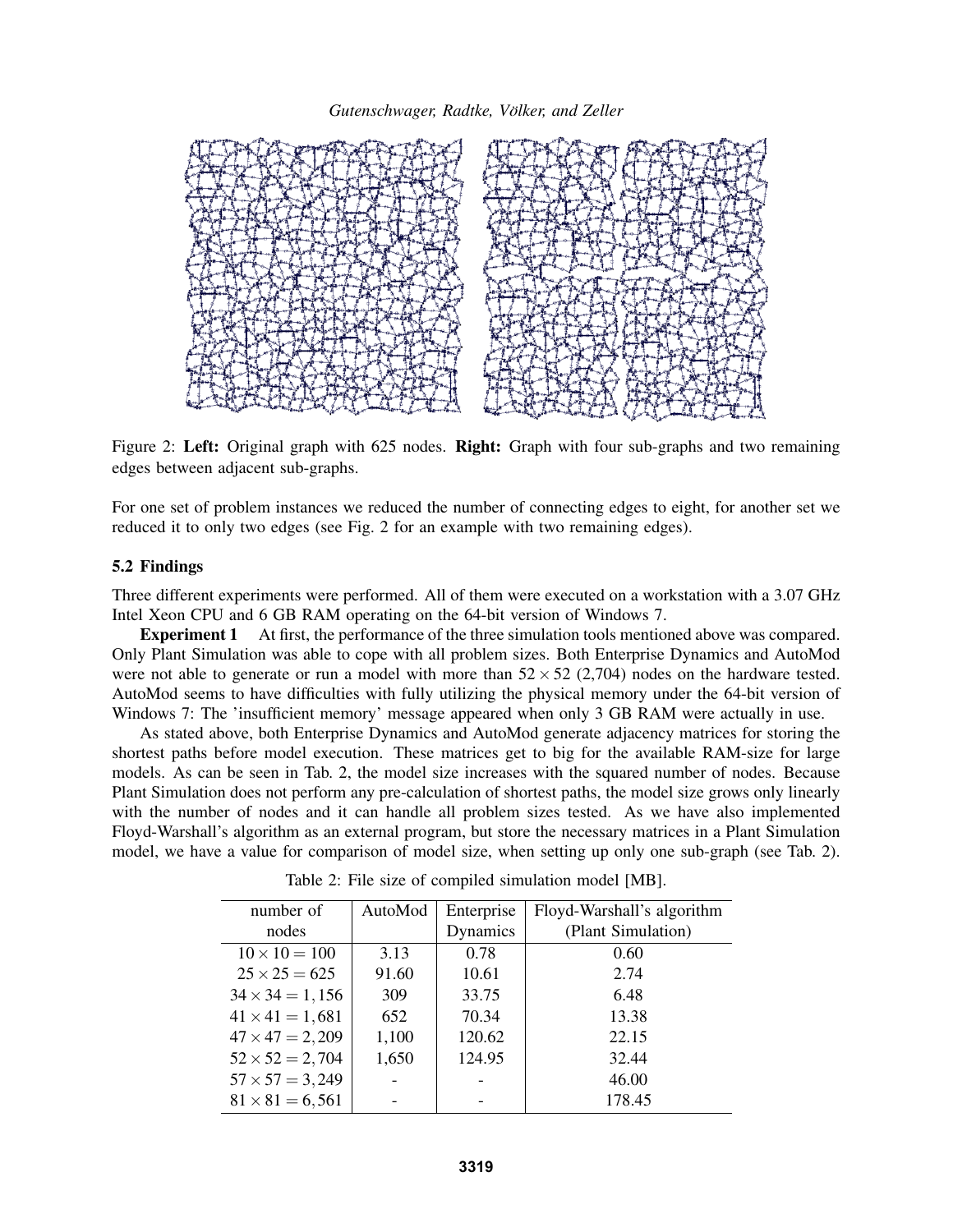



Figure 3: Computational times for model execution with different tools.

Using our implementation, Plant Simulation can cope with 6,561 nodes, which is more than twice the size that Enterprise Dynamics or AutoMod can handle.

Two aspects have to be considered when comparing the computational effort: The time for running a simulation and the time for preprocessing the adjacency matrix. Model execution takes much more time using Plant Simulation's built-in algorithm than with other approaches, as one should expect (see Fig. 3). AutoMod is about 70% faster than Enterprise Dynamics. However, our own implementation of Floyd-Warshall's algorithm is slightly faster than even AutoMod (about 10% in direct comparison).

The advantages in model execution have to be paid for with an additional effort for pre-calculating and storing shortest paths. To perform this calculation on the  $52 \times 52$  instance requires AutoMod 219 s, Enterprise Dynamics 75 s, and our implementation of Floyd-Warshall's algorithm 185 s. The computational time grows with the cube of the number of nodes. Our implementation of Floyd-Warshall's algorithm required 2,510 s to pre-calculate the shortest paths on the  $81 \times 81$  instance. Based on these numbers, a break-even-point can be calculated: Our implementation is to be preferred over Plant Simulation's standard functionality, if more than 18,113 transport orders have to be fulfilled in the  $52 \times 52$  graph, or more than 86,210 transport orders in the  $81 \times 81$  graph. Note, however, that the computational times for Floyd-Warshall's algorithm include the time for the export and import of all necessary matrices (since we use an external Java program) and a routine to copy and transform the results to internal data structures within Plant Simulation. Probably, the computational time for preprocessing could be reduced with an improved implementation.

Experiment 2 The next experiment evaluates the hierarchical approach presented in Sec. 3. Compared to Floyd-Warshall's original algorithm, our hierarchical approach is significantly slower, of course. However, it is still about 50% faster than Plant Simulation's standard algorithm and able to handle at least the  $150 \times 150$ graph with 22,500 nodes, which is superior to all implementations of Floyd-Warshall's algorithm discussed in this paper. Tab. 3 shows the computational times for preprocessing and model execution. For simulating the fulfillment of random transport orders in the original graph, there is a certain critical number of orders (see column 'Break-Even' in Tab. 3): If more than this number of transport orders has to be simulated, the hierarchical version of Floyd-Warshall's algorithm is less time-consuming than Plant Simulation's internal algorithm. Since road networks are usually stable in the course of a simulation study and many replications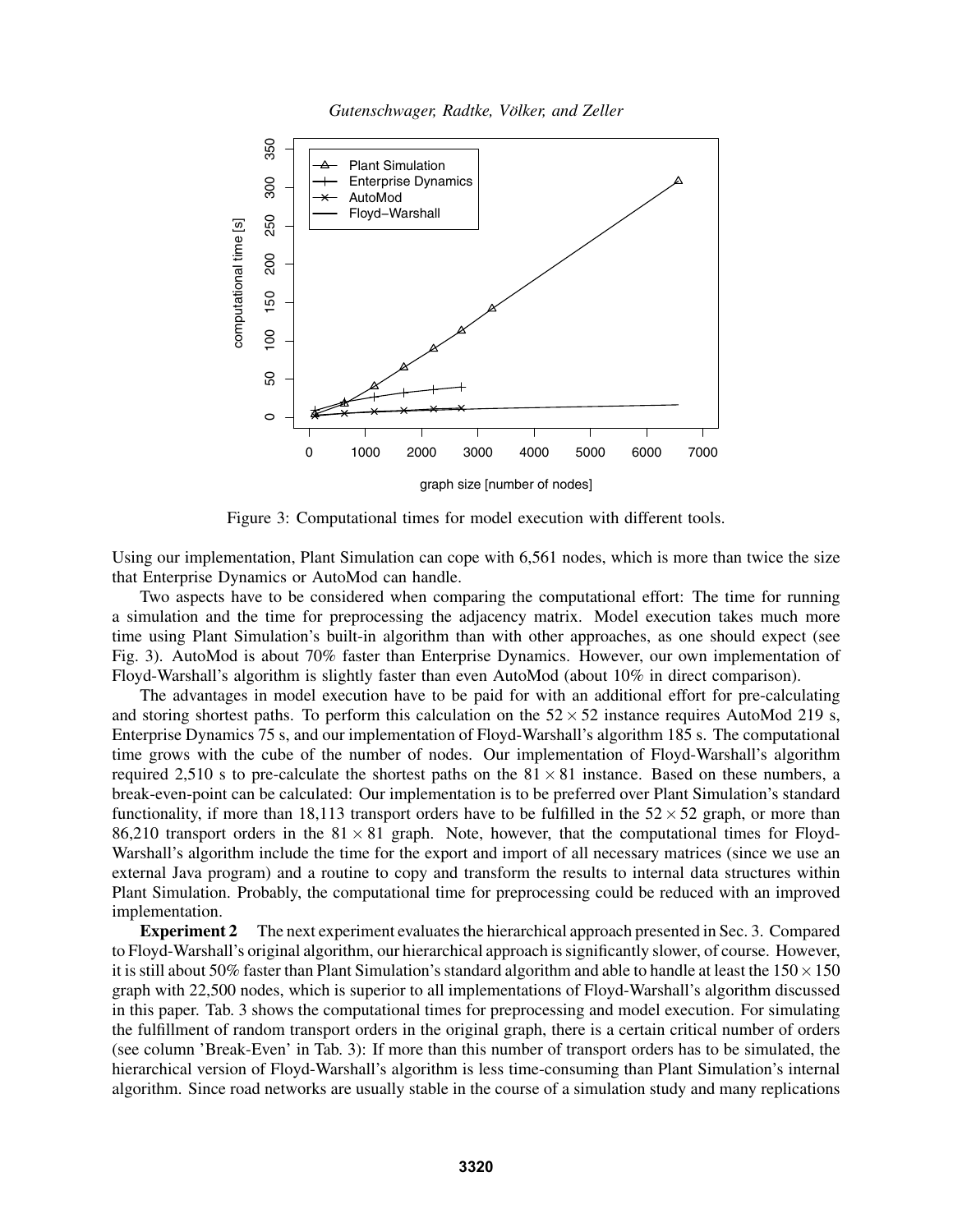| number of                 | Plant Simulation's  | Hierarchical version of    |                     | Break-even        |
|---------------------------|---------------------|----------------------------|---------------------|-------------------|
| nodes                     | internal algorithm  | Floyd-Warshall's algorithm |                     | [number of]       |
|                           | model execution [s] | preprocessing [s]          | model execution [s] | transport orders] |
| $10 \times 10 = 100$      | 4.31                | 0.41                       | 3.14                | 3,473             |
| $25 \times 25 = 625$      | 18.16               | 4.24                       | 5.66                | 3,395             |
| $34 \times 34 = 1,156$    | 40.72               | 7.36                       | 17.02               | 3,108             |
| $41 \times 41 = 1,681$    | 65.47               | 8.35                       | 28.97               | 2,286             |
| $47 \times 47 = 2,209$    | 89.73               | 13.71                      | 38.28               | 2,665             |
| $52 \times 52 = 2,704$    | 113.35              | 20.79                      | 47.39               | 3,153             |
| $57 \times 57 = 3,249$    | 142.01              | 20.53                      | 64.60               | 2,652             |
| $81 \times 81 = 6,561$    | 308.57              | 47.72                      | 140.53              | 2,840             |
| $98 \times 98 = 9,604$    | 459.95              | 83.80                      | 210.54              | 3,360             |
| $114 \times 114 = 12,996$ | 634.70              | 139.54                     | 318.66              | 4,415             |
| $127 \times 127 = 16,129$ | 816.04              | 200.93                     | 396.90              | 4,794             |
| $139 \times 139 = 19,321$ | 980.38              | 286.75                     | 493.23              | 5,886             |
| $150 \times 150 = 22,500$ | 1,171.86            | 396.77                     | 571.77              | 6,612             |

Table 3: Comparison of Plant Simulation with the hierarchical version of Floyd-Warshall's algorithm.

have to be performed in order to achieve an acceptable confidence level, our algorithm should be preferred over Plant Simulation's algorithm in many cases.

Experiment 3 The last experiment analyzes the influence of the graph structure on the performance of the hierarchical version of Floyd-Warshall's algorithm: Connecting edges between the sub-graphs were eliminated as described in Sec. 5.1. In a first step, eight edges remained between adjacent sub-graphs. As we start with an average of about 25 connections between each two adjacent sub-graphs, we still keep about 30% of the original number of connecting edges. The computational time for preprocessing was not effected by this change. However, a significant reduction of simulation time can be observed (see Fig. 4). The computational times for model execution are reduced by 69% (for the  $52 \times 52$  graph) up to 89% (for the  $150 \times 150$  graph). If adjacent sub-graphs are connected by two edges only, the runtime advantage becomes even more pronounced and reaches  $93\%$  for the  $150 \times 150$  instance. While the performance of the hierarchical version of Floyd-Warshall's algorithm strongly depends on the network structure, the execution time for the internal algorithm of Plant Simulation differs not significantly.

Of course, the 'natural' clusters of the underlying graph have to be reflected in the simulation model when using the hierarchical version of Floyd-Warshall's algorithm, i.e., the appropriate sub-graphs have to be identified. In general, graph partitioning is a computationally intensive and therefore time-consuming task. However, when simulating material flows and plant logistics systems (which is the major use case for the simulation tools considered in this study), the sub-graphs usually correlate with plant buildings and manufacturing lines. In this case, the partitioning can be done manually in the course of model development.

## 6 CONCLUSIONS AND FURTHER WORK

We have compared three simulation tools with respect to their performance concerning the automatic routing of vehicles. Different strategies are pursued by Plant Simulation on the one hand and AutoMod and Enterprise Dynamics on the other hand. While the latter two systems pre-calculate all possibly relevant shortest paths before the actual simulation run, Plant Simulation performs this search for each transport order during model execution. It depends on the simulation study in question which approach is to be preferred: If the same paths have to be used many times, the pre-calculations of AutoMod and Enterprise Dynamics will pay off. However, these tools are not able to simulate very large transportation systems. Only Plant Simulation proved to be able to handle networks with more than 3,000 nodes.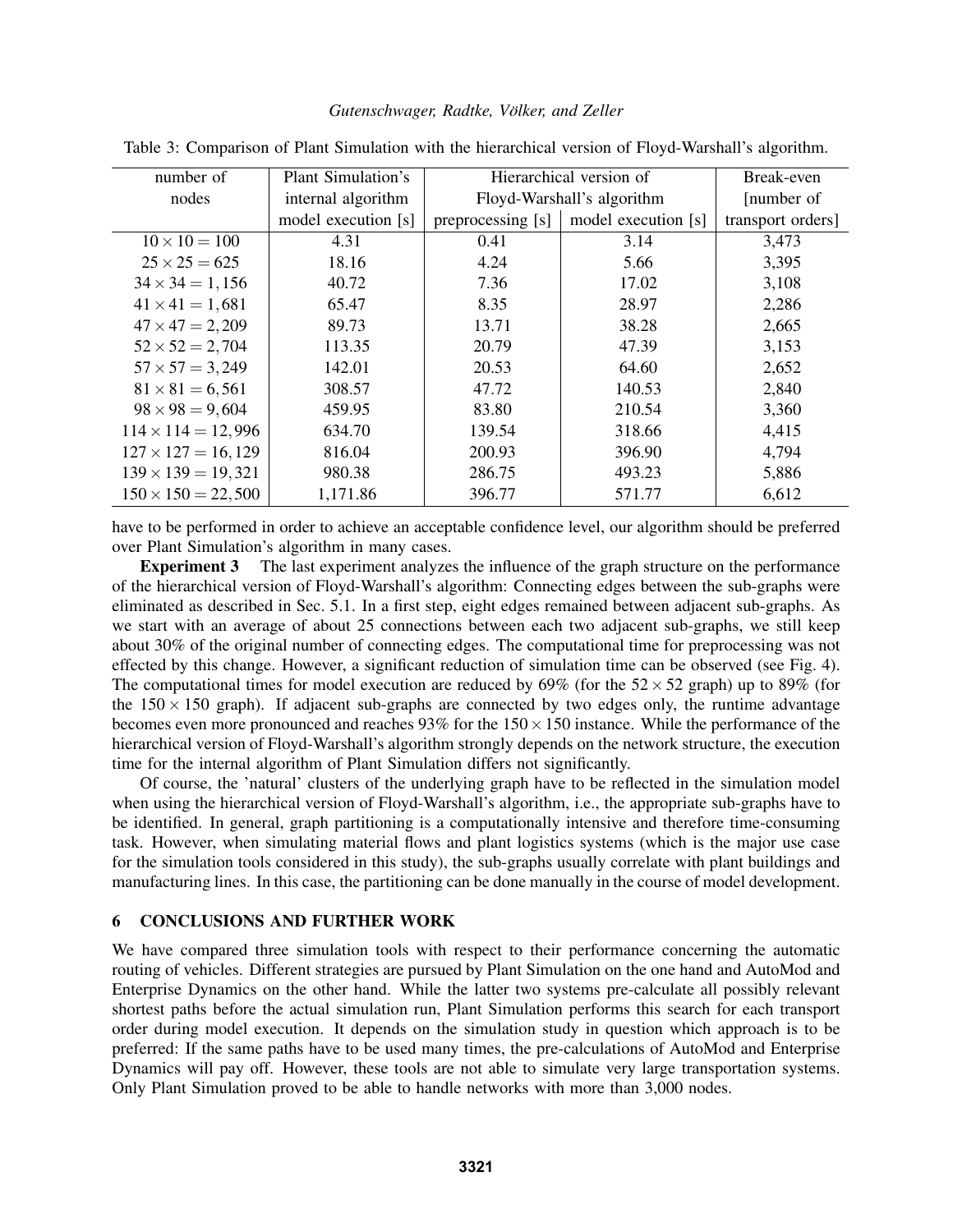*Gutenschwager, Radtke, Volker, and Zeller ¨*



Figure 4: Computational times for all problem instances for the hierarchical Floyd-Warshall's algorithm.

When comparing different simulation systems, not only the time required for model execution has to be considered. Another—often more important—aspect is the effort for model creation, since this requires the work of a simulation engineer. According to our subjective impression, there are larger differences in usability than one could expect after decades of software development for discrete-event simulation.

In addition to the routing algorithms available in standard simulation software, we presented an extension of Floyd-Warshall's algorithm. We implemented this algorithm in Plant Simulation to use it instead of Plant Simulation's internal algorithm. Our approach is feasible for large networks and static road networks. It delivers superior results for the network structures analyzed. It is very well suited, if there are loosely coupled clusters of densely connected nodes. This is a typical characteristic of road networks that connect towns, but may also be found in plant structures.

Future research could be done on analyzing different graph structures, and further tools could be considered also. Considering the presented hierarchical approach to find shortest paths based on Floyd-Warshall's algorithm, improvements could be implemented and tested. Furthermore, research could concentrate on computing optimal partitions of given graphs such that the number of connecting edges is minimized while the number of nodes per sub-graph does not exceed a certain limit.

## **REFERENCES**

Bangsow, S. 2010. *Manufacturing Simulation with Plant Simulation and Simtalk: Usage and Programming with Examples and Solutions*. Berlin: Springer.

Bellman, R. 1958. "On a routing problem". *Quarterly of Applied Mathematics* 16:87–90.

- Berge, C., and A. Ghouila-Houri. 1965. *Programming, Games, and Transportation Networks*. New York: Wiley.
- Cormen, T. H., C. E. Leiserson, R. L. Rivest, and C. Stein. 2001. *Introduction to Algorithms, 2nd Ed.* New York: MIT Press and McGraw-Hill.
- Dijkstra, E. W. 1959. "A note on two problems in connexion with graphs". *Numerische Mathematik* 1:269– 271.

Floyd, R. W. 1962. "Algorithm 97: Shortest path". *Communications of the ACM* 5:345.